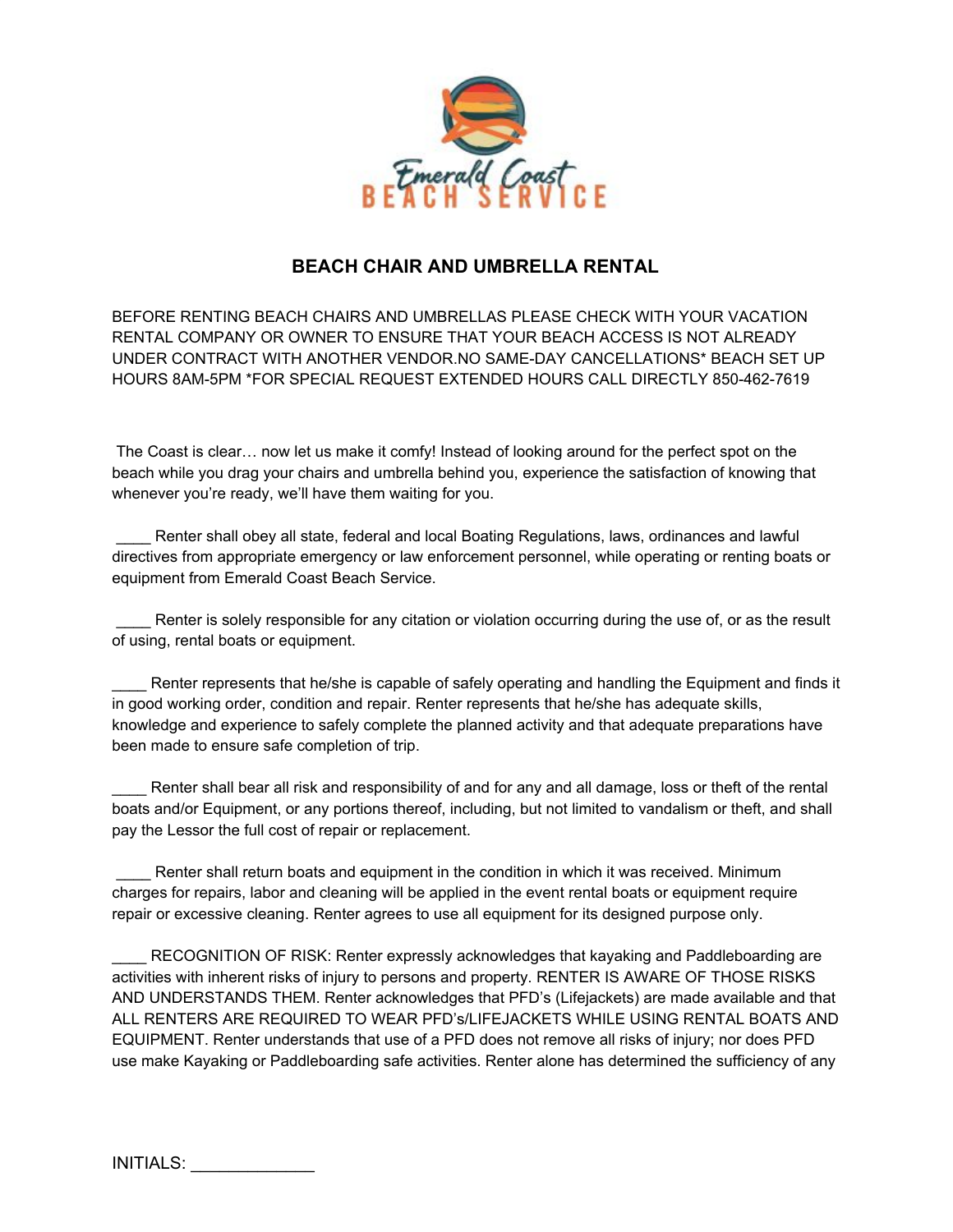

safety gear or other precautions that Renter decides to take to minimize the risks of the activity. No party related to Lessor, including Owner and Employees, has made any representations regarding the safety of, or the risks of, the activity. RENTER EXPRESSLY ASSUMES THE RISKS OF THE ACTIVITY

RELEASE OF LIABILITY: Renter hereby RELEASES Lessor, its owners and its employees from liability for negligence and HOLDS HARMLESS the Lessor, its owner and its employees from any loss, expense or cost, including attorney fees, arising out of any damages or injuries, whether to persons or property, occurring as a result of the rental or use of said boat and/or Equipment.

\_\_\_\_ This agreement constitutes the entire agreement between Lessor and Renter and no term may be waived or modified (including provision against oral modification) except in writing signed by both parties. There are no warranties, expressed or implied, by Lessor to Renter, except as contained herein, and Lessor shall not be liable for any loss or injury to Renter nor to anyone else, of any kind or however caused. This agreement is one of bailment only and Renter is not Lessor's agent while using said boat(s) or Equipment. The laws of the State of California shall govern this agreement.

NON COMPLIANCE WITH THE ABOVE AGREEMENT MAY RESULT IN CHARGES FOR LOSS OR DAMAGE. I have read and understand the above. I agree to the terms and conditions as stated. NON COMPLIANCE WITH THE ABOVE AGREEMENT MAY RESULT IN CHARGES FOR LOSS OR DAMAGE I have read and understand the above (pages 1 and 2). I agree to the terms and conditions as stated.

|                                                         | Date: ____________________        |
|---------------------------------------------------------|-----------------------------------|
| Printed Signature: 2008 Communication of the Signature: |                                   |
|                                                         |                                   |
|                                                         |                                   |
|                                                         |                                   |
| (IF UNDER THE AGE OF 18):                               | Date: <u>____________________</u> |
| (Parent or Guardian Signature)                          |                                   |
|                                                         |                                   |

INITIALS: \_\_\_\_\_\_\_\_\_\_\_\_\_